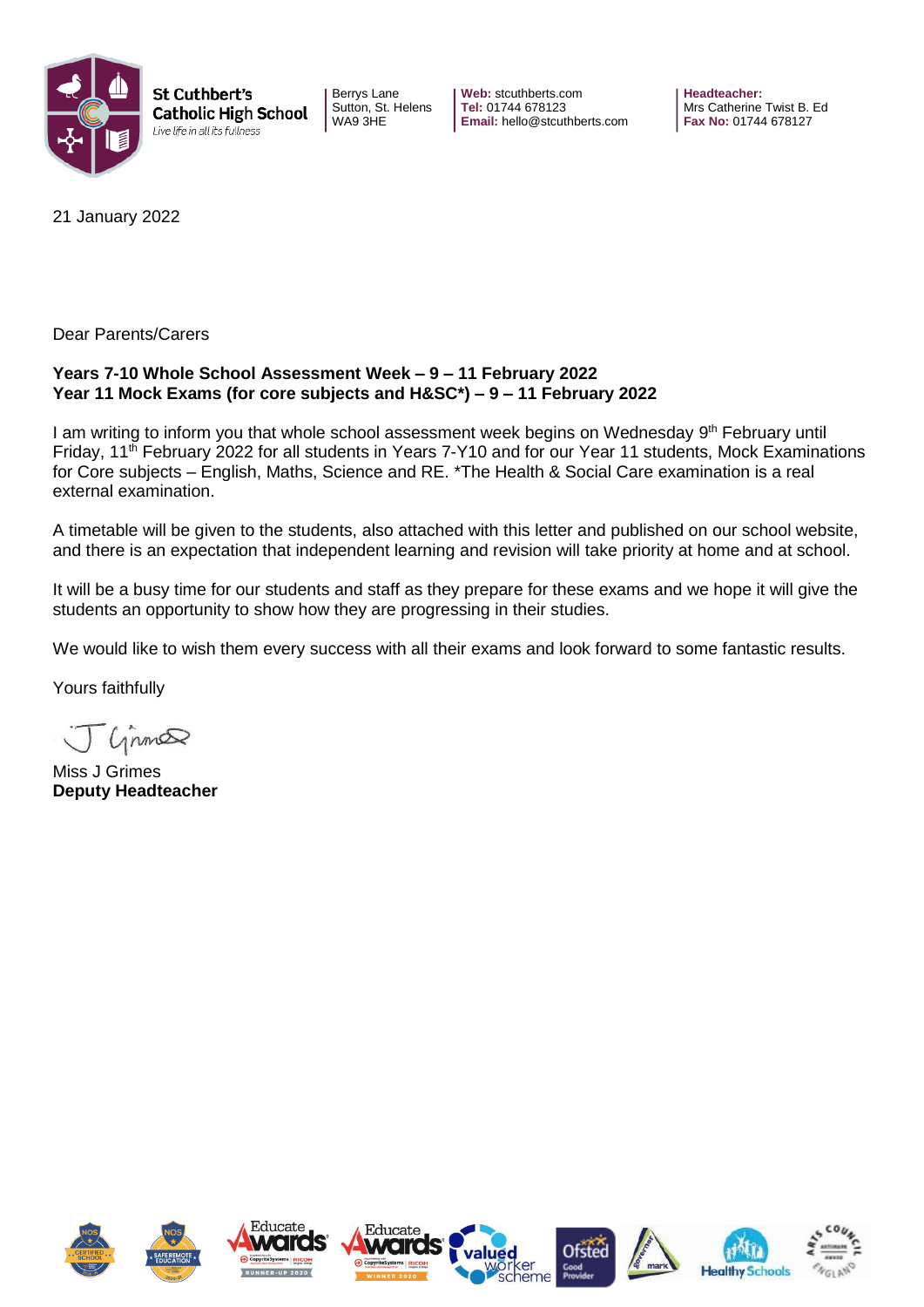

**Web:** stcuthberts.com **Tel:** 01744 678123 **Email:** hello@stcuthberts.com **Headteacher:**  Mrs Catherine Twist B. Ed **Fax No:** 01744 678127

# **Year 7 Whole School Assessment Timetable February 2022**

| <b>WEEK B</b>  |                             |                              |                                            |                                |                              |  |  |
|----------------|-----------------------------|------------------------------|--------------------------------------------|--------------------------------|------------------------------|--|--|
| Period         | Monday 7th<br>February 2022 | Tuesday 8th<br>February 2022 | Wednesday 9 <sup>th</sup><br>February 2022 | Thursday 10th<br>February 2022 | Friday 11th<br>February 2022 |  |  |
| 1              | <b>NTT</b>                  | <b>NTT</b>                   | Revision                                   | <b>Revision</b>                | Revision                     |  |  |
| $\overline{2}$ | <b>NTT</b>                  | <b>NTT</b>                   | English                                    | <b>Maths</b>                   | Science                      |  |  |
| <b>BREAK</b>   |                             |                              |                                            |                                |                              |  |  |
| 3              | <b>NTT</b>                  | <b>NTT</b>                   | Geography                                  | <b>History</b>                 | <b>RE</b>                    |  |  |
| $\overline{4}$ | <b>NTT</b>                  | <b>NTT</b>                   | Revision                                   | <b>Music</b>                   | Art                          |  |  |
| <b>LUNCH</b>   |                             |                              |                                            |                                |                              |  |  |
| 5              | <b>NTT</b>                  | <b>NTT</b>                   | Computing                                  | Food/DT                        | Spanish                      |  |  |

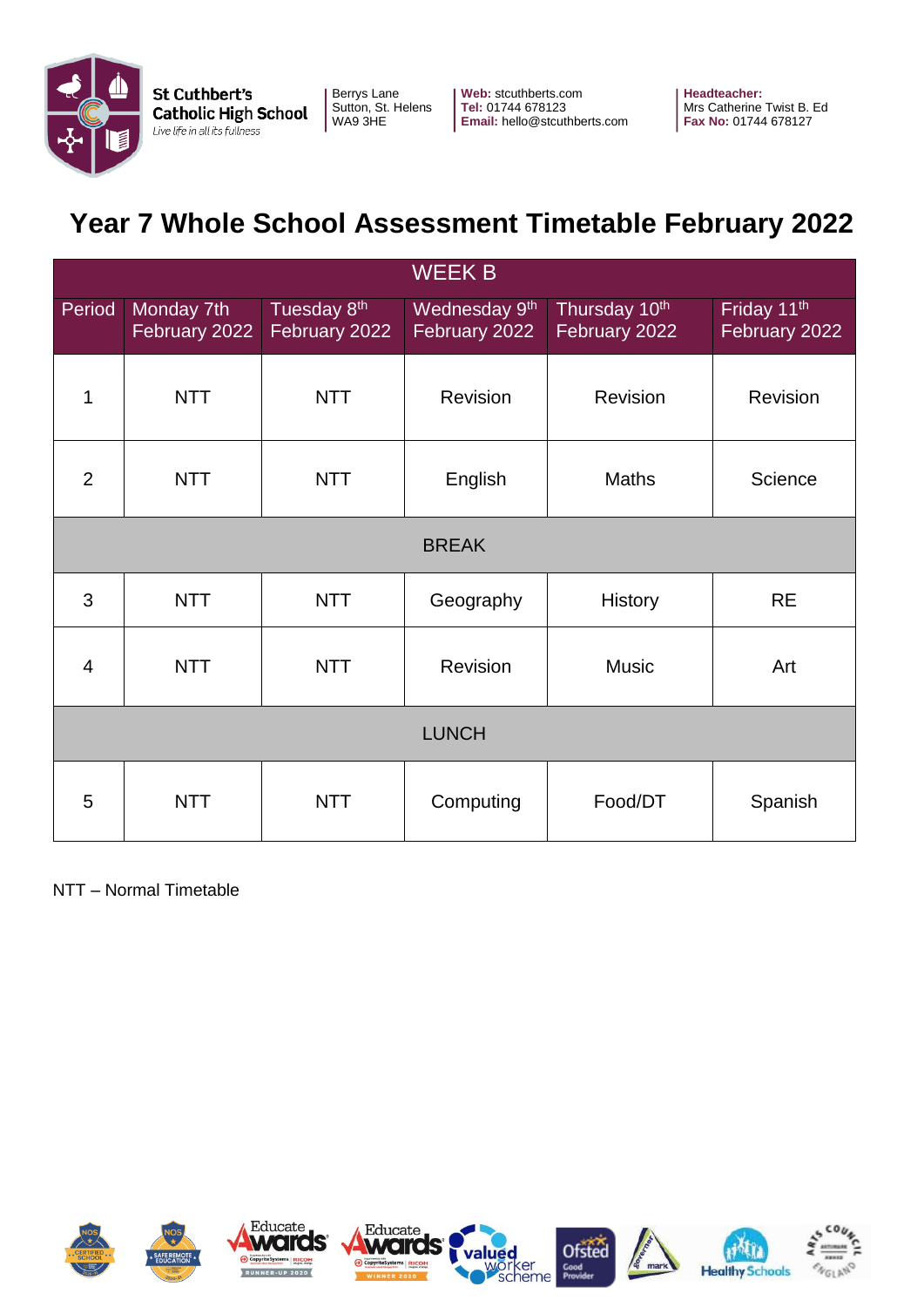

**Web:** stcuthberts.com **Tel:** 01744 678123 **Email:** hello@stcuthberts.com **Headteacher:**  Mrs Catherine Twist B. Ed **Fax No:** 01744 678127

# **Year 8 Whole School Assessment Timetable February 2022**

| <b>WEEK B</b>  |                             |                                          |                                            |                                |                              |  |  |
|----------------|-----------------------------|------------------------------------------|--------------------------------------------|--------------------------------|------------------------------|--|--|
| Period         | Monday 7th<br>February 2022 | Tuesday 8 <sup>th</sup><br>February 2022 | Wednesday 9 <sup>th</sup><br>February 2022 | Thursday 10th<br>February 2022 | Friday 11th<br>February 2022 |  |  |
| 1              | <b>NTT</b>                  | <b>NTT</b>                               | Revision                                   | Revision                       | <b>Revision</b>              |  |  |
| $\overline{2}$ | <b>NTT</b>                  | <b>NTT</b>                               | Science                                    | English                        | Maths                        |  |  |
| <b>BREAK</b>   |                             |                                          |                                            |                                |                              |  |  |
| 3              | <b>NTT</b>                  | <b>NTT</b>                               | <b>RE</b>                                  | Revision                       | Geography                    |  |  |
| $\overline{4}$ | <b>NTT</b>                  | <b>NTT</b>                               | Art                                        | <b>History</b>                 | <b>Music</b>                 |  |  |
| <b>LUNCH</b>   |                             |                                          |                                            |                                |                              |  |  |
| 5              | <b>NTT</b>                  | <b>NTT</b>                               | Spanish                                    | Computing                      | Food/DT                      |  |  |

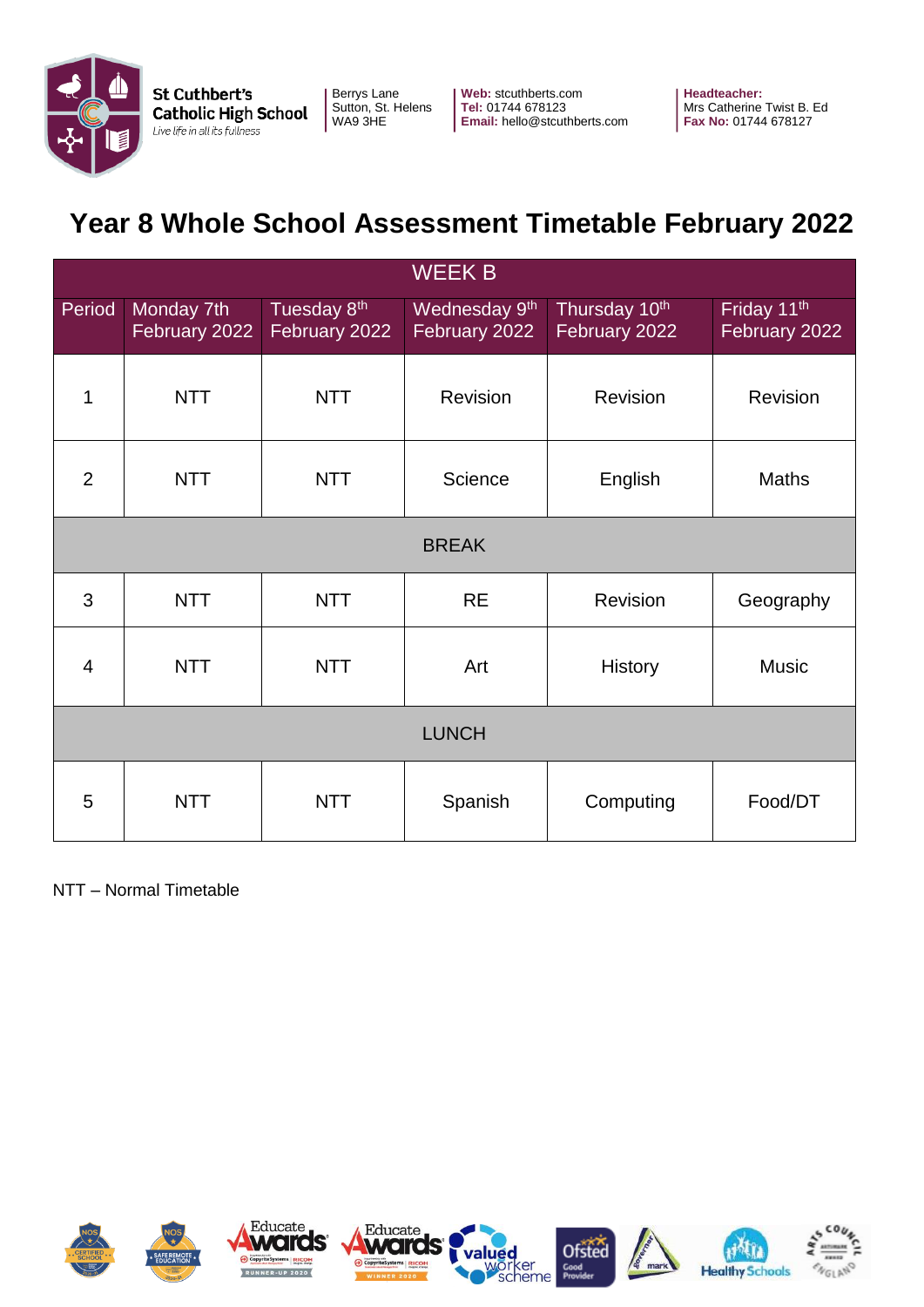

**Web:** stcuthberts.com **Tel:** 01744 678123 **Email:** hello@stcuthberts.com **Headteacher:**  Mrs Catherine Twist B. Ed **Fax No:** 01744 678127

# **Year 9 Whole School Assessment Timetable February 2022**

| <b>WEEK B</b>  |                             |                              |                                            |                                |                              |  |  |
|----------------|-----------------------------|------------------------------|--------------------------------------------|--------------------------------|------------------------------|--|--|
| Period         | Monday 7th<br>February 2022 | Tuesday 8th<br>February 2022 | Wednesday 9 <sup>th</sup><br>February 2022 | Thursday 10th<br>February 2022 | Friday 11th<br>February 2022 |  |  |
| 1              | <b>NTT</b>                  | <b>NTT</b>                   | Revision                                   | Revision                       | <b>Revision</b>              |  |  |
| $\overline{2}$ | <b>NTT</b>                  | <b>NTT</b>                   | <b>Maths</b>                               | Science                        | English                      |  |  |
| <b>BREAK</b>   |                             |                              |                                            |                                |                              |  |  |
| 3              | <b>NTT</b>                  | <b>NTT</b>                   | <b>History</b>                             | <b>RE</b>                      | <b>Revision</b>              |  |  |
| $\overline{4}$ | <b>NTT</b>                  | <b>NTT</b>                   | <b>Music</b>                               | Art                            | Geography                    |  |  |
| <b>LUNCH</b>   |                             |                              |                                            |                                |                              |  |  |
| 5              | <b>NTT</b>                  | <b>NTT</b>                   | Food/DT                                    | Spanish                        | Computing                    |  |  |

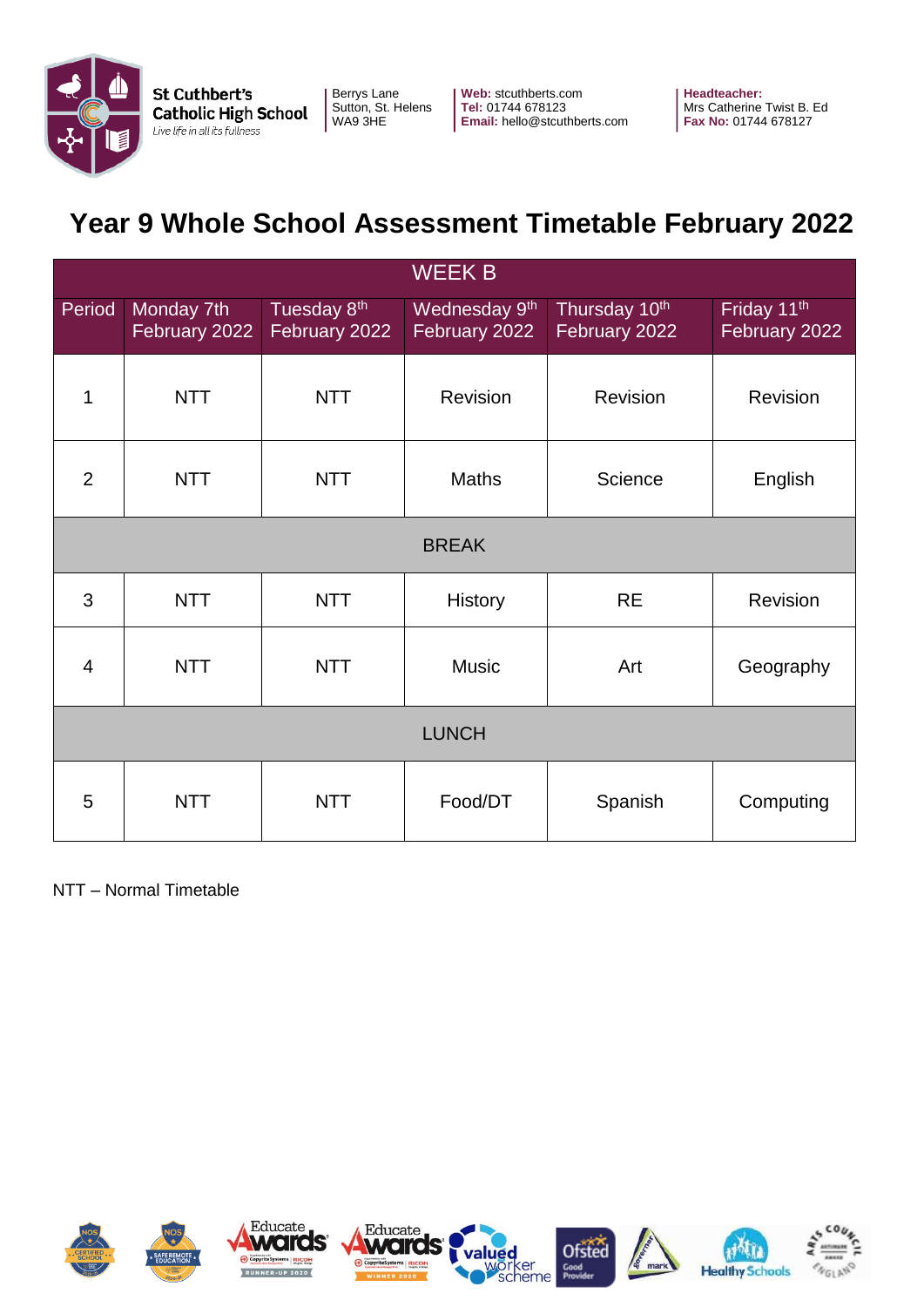

**Web:** stcuthberts.com **Tel:** 01744 678123 **Email:** hello@stcuthberts.com **Headteacher:**  Mrs Catherine Twist B. Ed **Fax No:** 01744 678127

# **Year 10 Whole School Assessment Timetable February 2022**

| <b>WEEK B</b>  |                             |                              |                                                                                                                                            |                                                                                                                        |                                           |  |  |
|----------------|-----------------------------|------------------------------|--------------------------------------------------------------------------------------------------------------------------------------------|------------------------------------------------------------------------------------------------------------------------|-------------------------------------------|--|--|
| Period         | Monday 7th<br>February 2022 | Tuesday 8th<br>February 2022 | Wednesday 9 <sup>th</sup><br>February 2022                                                                                                 | Thursday 10th<br>February 2022                                                                                         | Friday 11th<br>February 2022              |  |  |
| 1              | <b>NTT</b>                  | <b>NTT</b>                   | Revision                                                                                                                                   | Revision                                                                                                               | Revision                                  |  |  |
| $\overline{2}$ | <b>NTT</b>                  | <b>NTT</b>                   | <b>Option X</b><br>History<br>Geography<br>Spanish<br>Comp Sci<br>H&SC<br><b>Triple Sci</b><br>(Bio/Chem)<br>1 <sub>hr</sub>               | <b>Maths</b><br>1 <sub>hr</sub>                                                                                        | <b>English Writing</b><br>1 <sub>hr</sub> |  |  |
| <b>BREAK</b>   |                             |                              |                                                                                                                                            |                                                                                                                        |                                           |  |  |
| 3              | <b>NTT</b>                  | <b>NTT</b>                   | Revision                                                                                                                                   | Revision                                                                                                               | Revision                                  |  |  |
| $\overline{4}$ | <b>NTT</b>                  | <b>NTT</b>                   | <b>Option Z</b><br>Art<br>Food<br>H&SC<br><b>PE</b><br><b>Music</b><br>Const<br>Geog<br>Spanish<br>Comp Sci<br>Cr Media<br>1 <sub>hr</sub> | <b>Option Y</b><br>Art<br>Drama<br>Food<br>H&SC<br><b>PE</b><br>Const<br><b>History</b><br>Cr Media<br>1 <sub>hr</sub> | English<br>Reading<br>1 hr                |  |  |
| <b>LUNCH</b>   |                             |                              |                                                                                                                                            |                                                                                                                        |                                           |  |  |
| 5              | <b>NTT</b>                  | <b>NTT</b>                   | <b>Triple Science</b><br>(Phys 30m)<br>Rest of year<br>revision                                                                            | <b>RE</b><br>1 <sub>hr</sub>                                                                                           | Science<br>1 <sub>hr</sub>                |  |  |